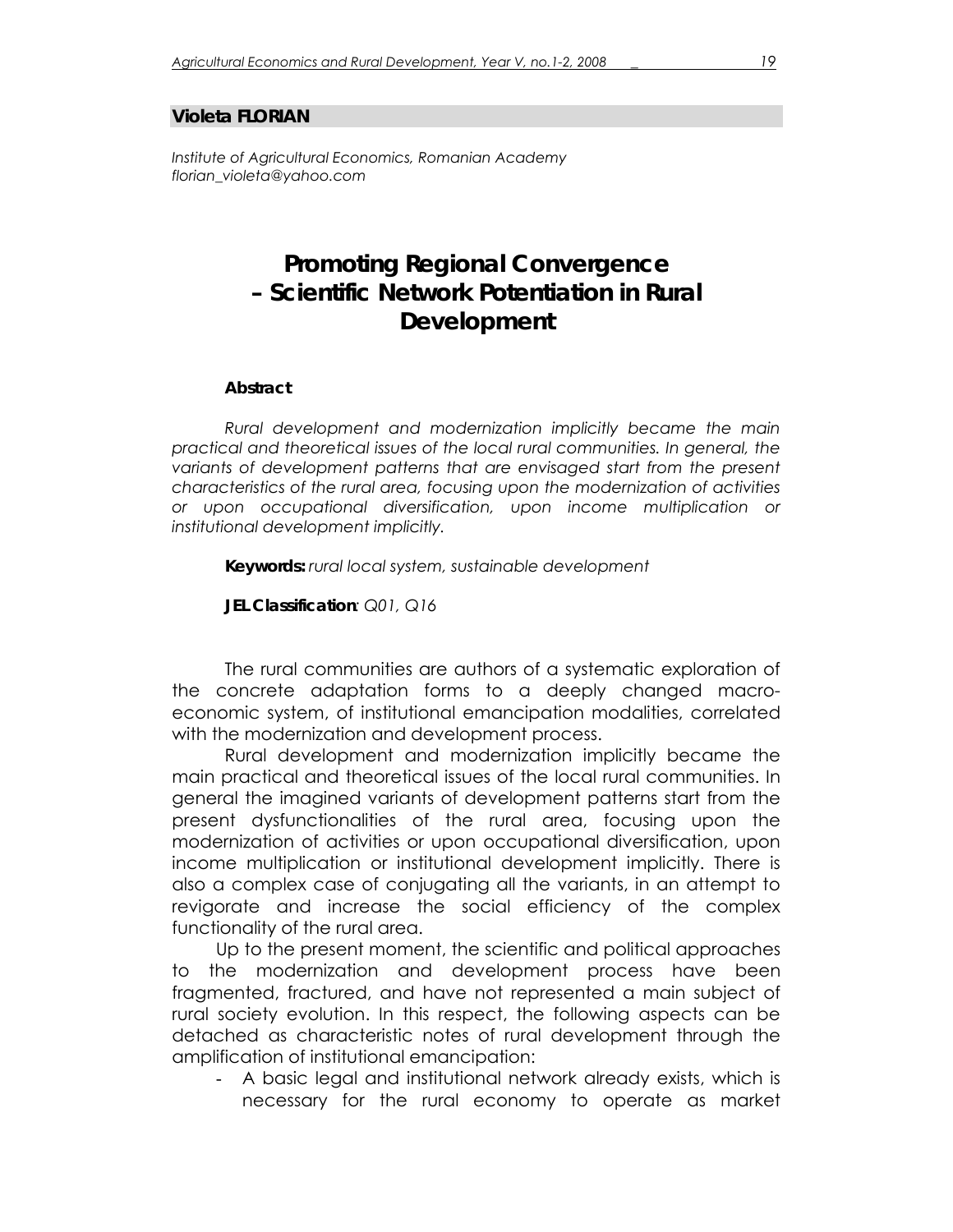economy, but not all the components are operating at normal parameters;

- The institutional change is much more difficult in the rural communities due to the strong inequality;
- The institutional change has not had a clear vision on the transition process management;
- The institutional pattern and the whole package of laws with direct or indirect incidences in the rural communities often overlap, are confusing and are still full of traditional elements.

These add to the population's lack of trust in the central power entities, which generates apathy in the civil society elements, with the tendency to fragment and to weaken the emerging small community networks (*A Decade Later: Understanding the transition process in Romania,* National Human Development Report, 2001-2002).

In the modernization and development rationale, the rural communities are obliged to follow certain "potential steps", starting with:

- Decoding the current development strategy,
- Creating an emergency state of mind,
- Understanding a set of strategies and getting informed about these,
- Analysis of strategic options,
- Building up a vision of the country after the transition period,
- Establishment of new productive collaborations,
- Development and communication of successful actions on the short term,
- Institutionalization of changes,
- Evaluation of changes.

Rural development has maximum social efficiency in the conditions of its regional/zonal or local approach; in this respect, the central concept is the rural local system, which can be defined as: local economic system, local organizational system and formal and informal institutional arrangements between the local players (Esposti, Sotte, 2000). For the local economic system, we must have in view the following: the local players and their strategies are heterogeneous; the local players are not always rational, because they can be also motivated by traditional values and customs; there is a complex interaction between the players who are able to adjust and learn new things, mainly those with entrepreneurial spirit. At the same time, there are interactions between these and the institutional factors that are exogenous to rural communities; the system is dynamic, depending upon the environment and in its turn imprints a certain development type.

The local organization system features a fluctuating dynamics, both at the level of productive and non-productive organizations; there are modern structures that coexist with the traditional structures; an important component is represented by the necessary envisaged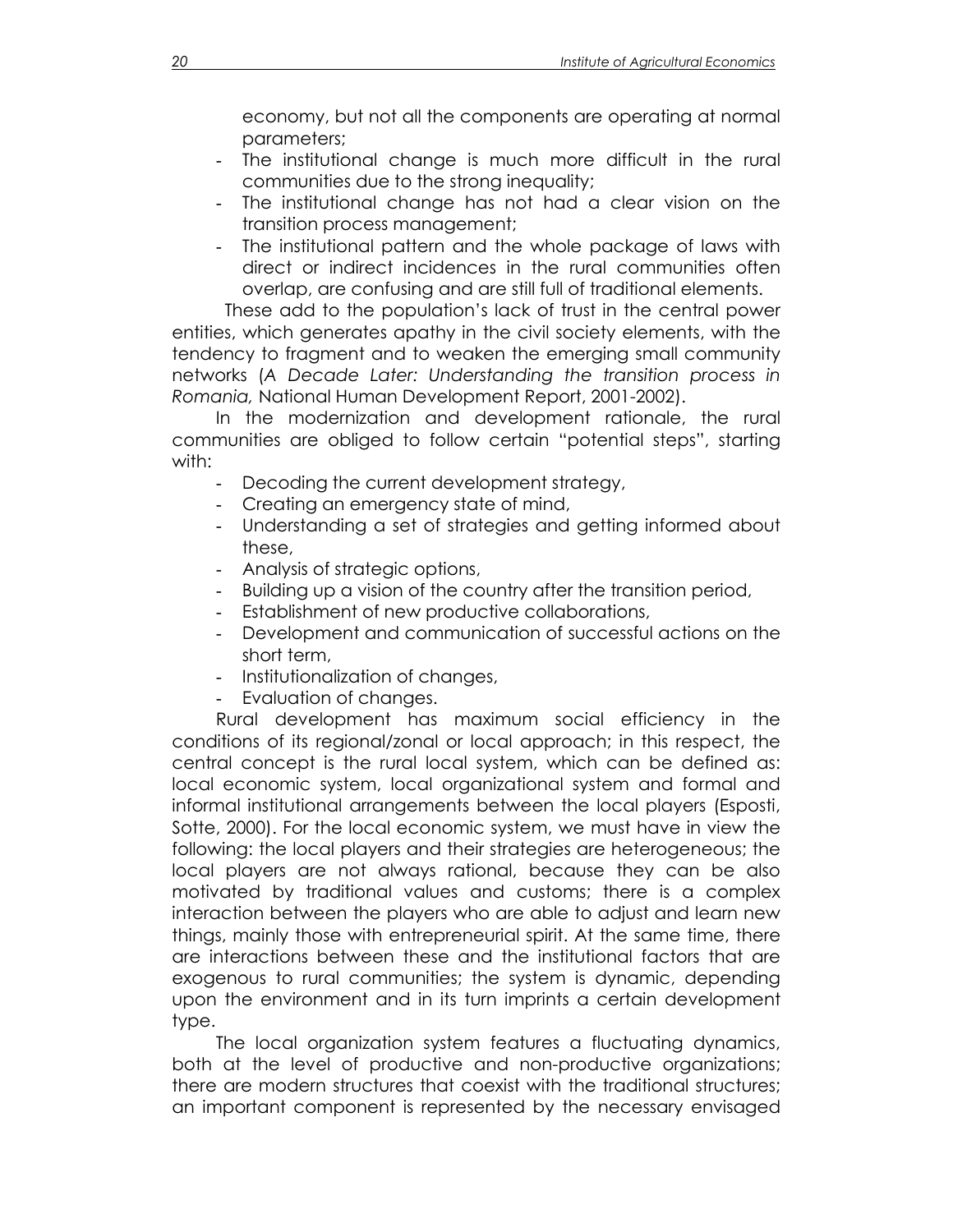organizations, which have not appeared yet due to the organizational capital deficit.

For the informal, formal, institutional arrangements / co-operation and collaboration between the local players, another set of characteristics can be listed, namely: the arrangements have a dynamic character; they have a strong informal character; they have an obviously traditional character, and from this perspective the rural communities have an institutional development facing the past; the organizational emancipation is in an early stage, which is also a result of the legislation that does not always reflect the modernization requirements. In a rural system, the element that can ensure a sustainable development rate is the institution, represented by the materialization of the cultural patterns and of the social relations organized in such a way so as to satisfy the basic social needs. In the institution rationale, action plays an important role, because:

- The normative aspect, the whole set of norms give it validity and applicability,
- There is a habitualization of the action, determining the emergence of routine acts that are necessary for the continuity of the action; in this way, the alternatives of action are reduced, the situations no longer need to be continuously redefined,
- The habitualization and institutionalization processes appear in all the areas of human interaction, characterized by relevant collective behaviours,
- Action habitualization implicitly results in the self-contradictory character of the institutional aggregate.

One of the rural community development opportunities, generated by its endogenous resources, is the integration into larger economic areas. The endogenous development type, through the increase in the efficiency of resources utilization and the connection to the existing agri-food systems is a socio-economic modality for the revitalization of rural communities, for their economic modernization and sustainable development. In this perspective, the rural communities can develop according to the functional relations with the urban organizations, depending on their own human and social development processes. The multiple relations generated by this type of collaborations/arrangements are determined by the economic development level of the respective organizations, by the quality of the organizational factor, by the organizational culture "exported by the organizational nucleus" and by the quality of rural human resources. The process is quite ample, developed along several levels and mainly depends upon the urban economic organization, triggering not only economic but also social integration. New relations appear in space, equally supported by the integrating entity and the integrated entity. The development, modernization type focuses upon on the social and economic role of the integrating factor, increasing the value and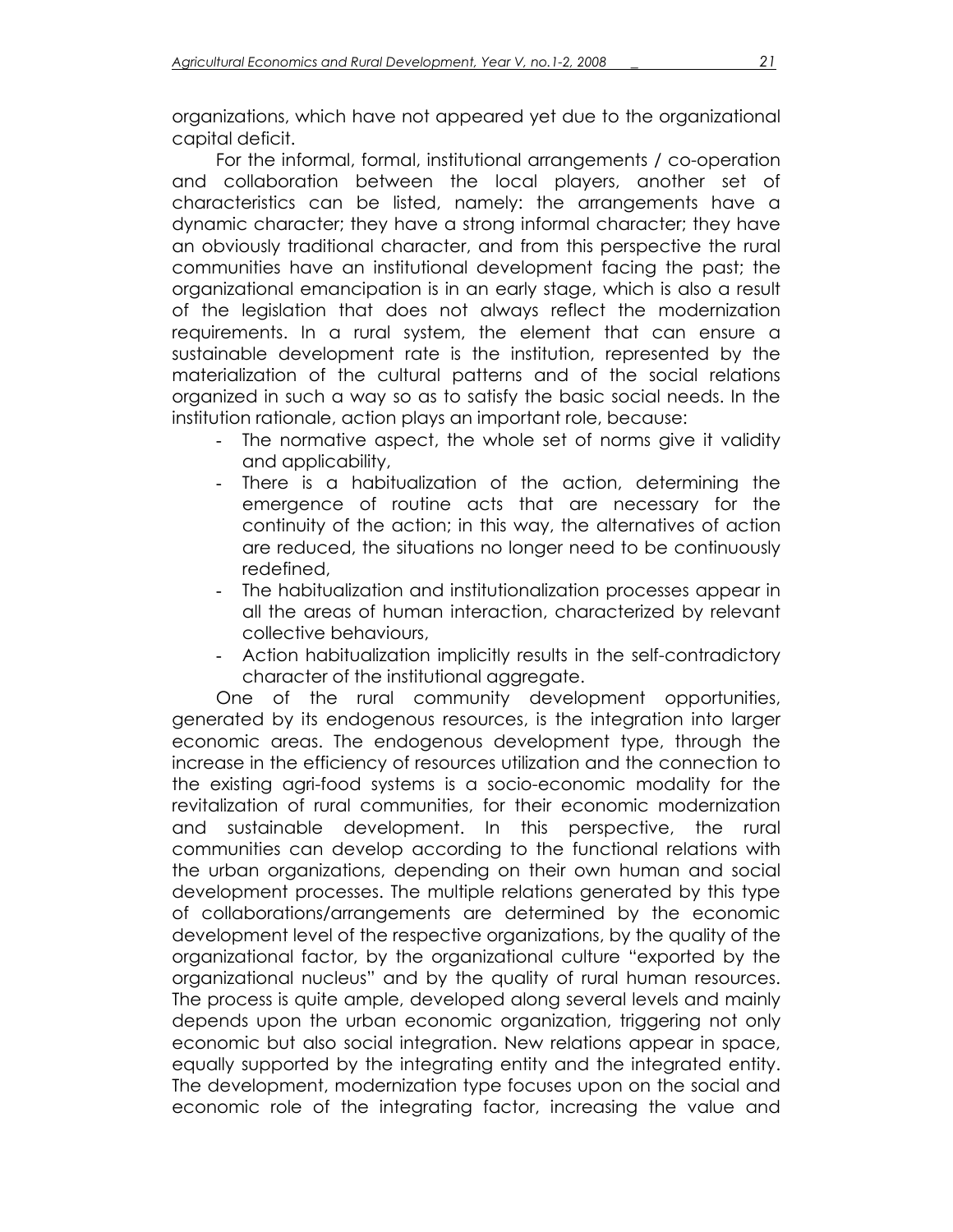occupational structures of the integrated factor, favourable to integration (Florian, V., *Sociologia speranţei*, 2006).

The Romanian rural communities are characterized by a local economic system where the traditional characteristics still prevail, by a local organizational system where there is a mix of modern and traditional structures and where the informal arrangements between the local players play a main role. For those investigating the rural universe, such contrasts are rather challenging, mainly in the conditions where this world is revealed as a unity of paradoxes between eternity and the temporal flow, between traditionalism, simplicity of existence and assimilation of European values, mainly out of the desire to go beyond the multiple contraries. The modernization process can induce a series of transformations of this type of local rural system due to the insertion of the rural communities into the European space, by means of the implementation of results obtained from the studies specific to the economy of knowledge. The rural research networks are one of the multiple responses that rural modernization can provide.

In the European area, the investigation of rural communities took place under integrated institutionalized forms, having in view both the convergence of the areas of knowledge – by different, interdependent domains – and the applicability, implementation of research results. As the rural area needed ample interventions, in the sense of modernization and development, while respecting its cultural identity, the rural studies were mostly of pragmatic, applied type. The pragmatic orientation did not diminish the scientific accuracy and the approach to fundamental, theoretical aspects in order to support the modifications, sometimes mutations of agrarian and implicitly rural structures.

Another orientation was established out of the need to investigate the rural area in its interdisciplinary character, while respecting the interconditionality of fundamental elements that define the rural phenomenon complexity. Out of this reason, the studies of the university and academic research centers focused upon the true needs of the rural population, permanently taking into consideration the geographical constraints and ending up with the modalities of inserting the rural communities into the global society.

The approach to this issue in a project (*The promotion of the regional convergence – the potentiation of the scientific network in the field of rural development,* CEEX-M3, 164/2006) implied: getting familiar with the institutional characteristics of the research networks specialized in rural development; knowing the institutional design specific to the New Member States, their social efficiency, their integration level into the European networks and their adjustment to the European requirements; knowing the organization and operation of the research networks in the Old EU Member States; the Hungarian, Polish and English researchers getting familiar with the institutional design of the Romanian research activity specialized in rural area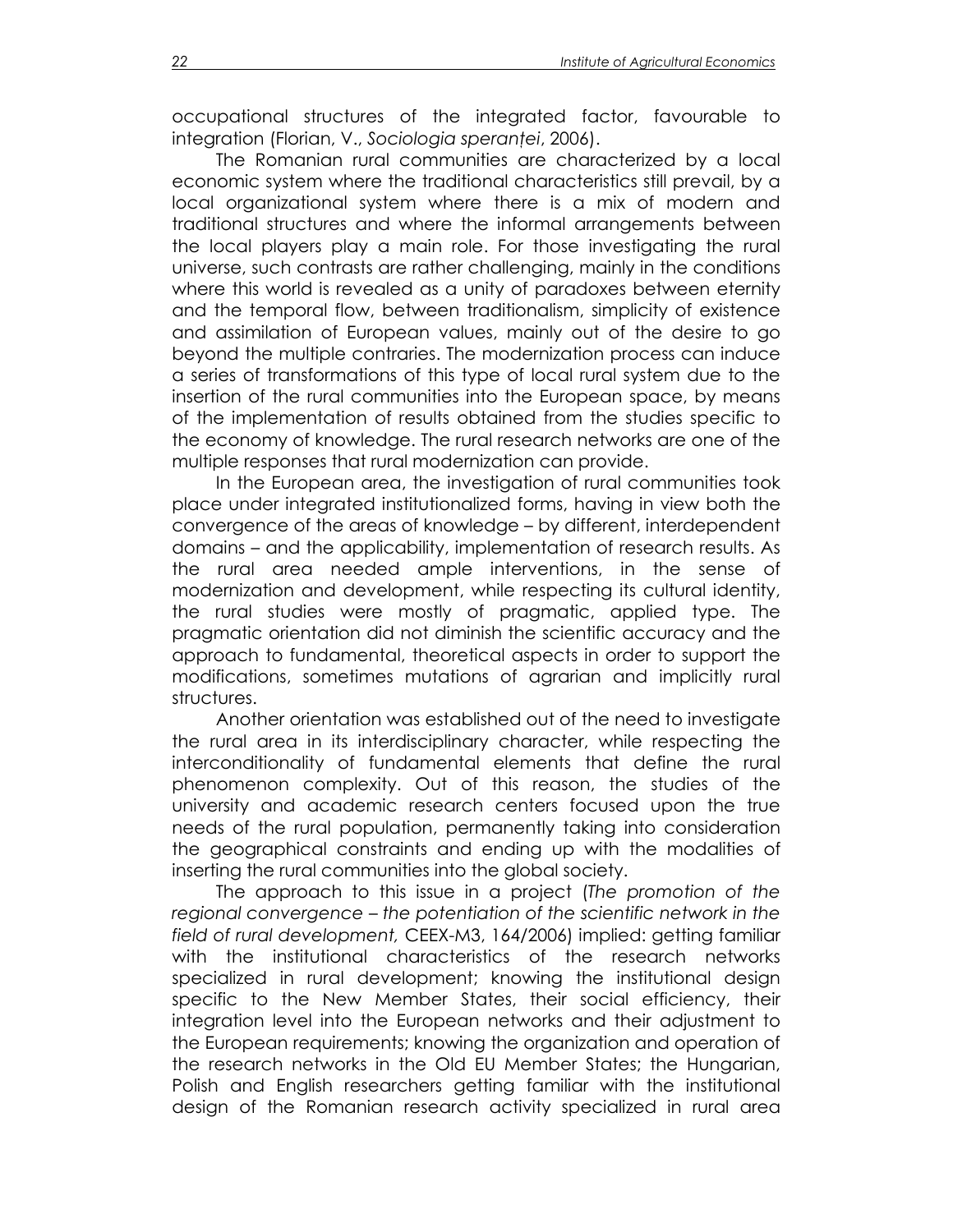investigation; establishment of scientific convergence areas between the rural research from different EU countries and Romania.

The methodological requirements impose specifying the objectives in relation to: knowing the investigation domains of the rural areas in the New Member States (Poland and Hungary) and in a country with a very long EU membership (Great Britain) that managed to absorb the EU funds under the Framework Project 6, as well as the institutionalized forms materialized into research networks, that managed to be socially efficient, due to the promotion, development and implementation of regional rural development projects/programs.

The complexity of a normative approach, in this cognitive area, consists of the articulation of certain different modules focusing upon: knowing the scientific areas of interest in two research networks from countries with relatively similar problems with the Romanian rural area; knowing the possibilities to increase the efficiency of the Romanian rural area investigation network, through the modernization of the research centers and the improvement of their integration with the higher education units; knowing the modalities to optimize the implementation of projects so as to ensure a mostly sustainable socioeconomic impact; knowing the formal requirements for developing eligible projects under the Framework Program 7, in conformity with Article 169 of ERA-NET; knowing the modalities of scientific partnership with similar institutions/networks from the EU Member States.

The project design contributes to the scientific substantiation and assistance of the National Plan for Agriculture and Rural Development, in relation to regional rural development; the development of regional programs is based, from the scientific point of view, on knowing and evaluating the current situation of rural communities and their development in relation to their endogenous opportunities.

The project is relevant as it prepares for accessing the projects developed under the Framework Program 7, by promoting the new funding requirements for the rural development projects beginning with the year 2007. At the same time, the axes of the New Rural Development Policy are envisaged, so as to be eligible from the perspective of the EC rural development priorities in the period 2007- 2013.

The project relevance is also based on the international scientific partnership form that it establishes; in this respect, the project envisages both the increase of the Romanian scientific research quality in the rural development area, of the collaboration with partner institutions, as well as the establishment of common research relations.